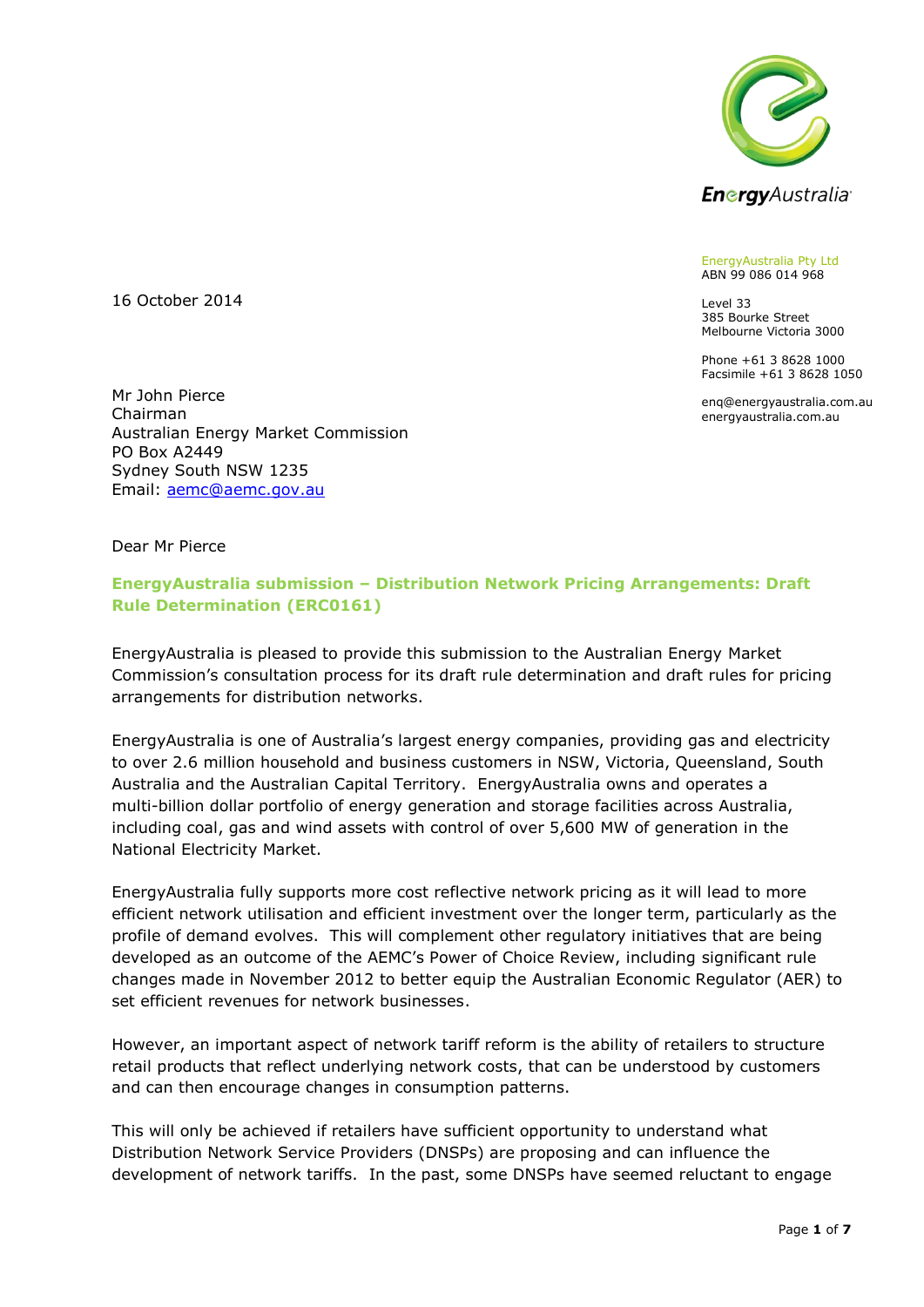with retailers or have been very guarded about the information they provide so we welcome the formalisation of consultation requirements. Retailers interact directly with customers – of which there are numerous types – and are therefore, best placed to understand their preferences and their ability to understand and respond to different types of tariffs.

Furthermore, retailers are well placed to assist DNSPs understand the likely impact of different tariff structures and therefore, how they might comply with the proposed 'consumer impact' pricing principle. For example, some customers are more able will to adjust their consumption profiles in response to some potential tariffs that DNSPs might consider more cost reflective, such as capacity tariffs or critical peak pricing. Furthermore, retailers are often able to provide useful information on customer needs and are willing to participate in trials of new technology and tariffs, with the *Smart Grid, Smart City* initiative – in which EnergyAustralia partnered with Ausgrid to trial new metering and tariff design – as a recent example.

Therefore, EnergyAustralia strongly supports initiatives such as some elements of the AEMC's Draft Determination that seek to provide greater certainty and clarity around tariff determination. EnergyAustralia previously argued in its submission to the AEMC's Consultation Paper that:

*'Over the years since the timing rules for network price approvals were originally set up, an increasing number of critical retail pricing tasks have arisen and new regulatory obligations created. The network timeframes are simply inadequate for retail pricing requirements. The actual situation is often made worse by the network prices being finalised later than the best case timeframes. In recent years, we've only had two or three weeks to complete all our repricing activities at times. To accommodate these tasks and obligations requires us to cut corners, make assumptions, and change our plans at short notice. However, we cannot do this without incurring additional costs and creating a less than optimal experience for customers.'*

Therefore, EnergyAustralia is pleased that the AEMC is seeking to implement a more structured approval process and to encourage more effective engagement between networks and retailers, primarily through the Tariff Structure Statement (TSS). As the AEMC notes, this 'increases the likelihood that the benefits of cost reflective network prices will be passed on to consumers through retail price structures'.

Even so, DNSPs will retain considerable discretion and there remains uncertainty in terms of how each DNSP will determine and implement more cost reflective tariffs. Therefore, EnergyAustralia takes this opportunity to comment specifically on the proposed processes for the approval of annual tariffs and the Tariff Structure Statement (TSS). This includes restatement of our previous recommendation that the annual tariff approval process should provide retailers with a firm two month notification between the finalisation and effective dates for network tariffs.

## **Annual pricing process**

As noted in our submission to the AEMC's Consultation, EnergyAustralia's annual repricing process requires input from a large group of people and affects a significant portion of our retail business. It is summarised in the following table.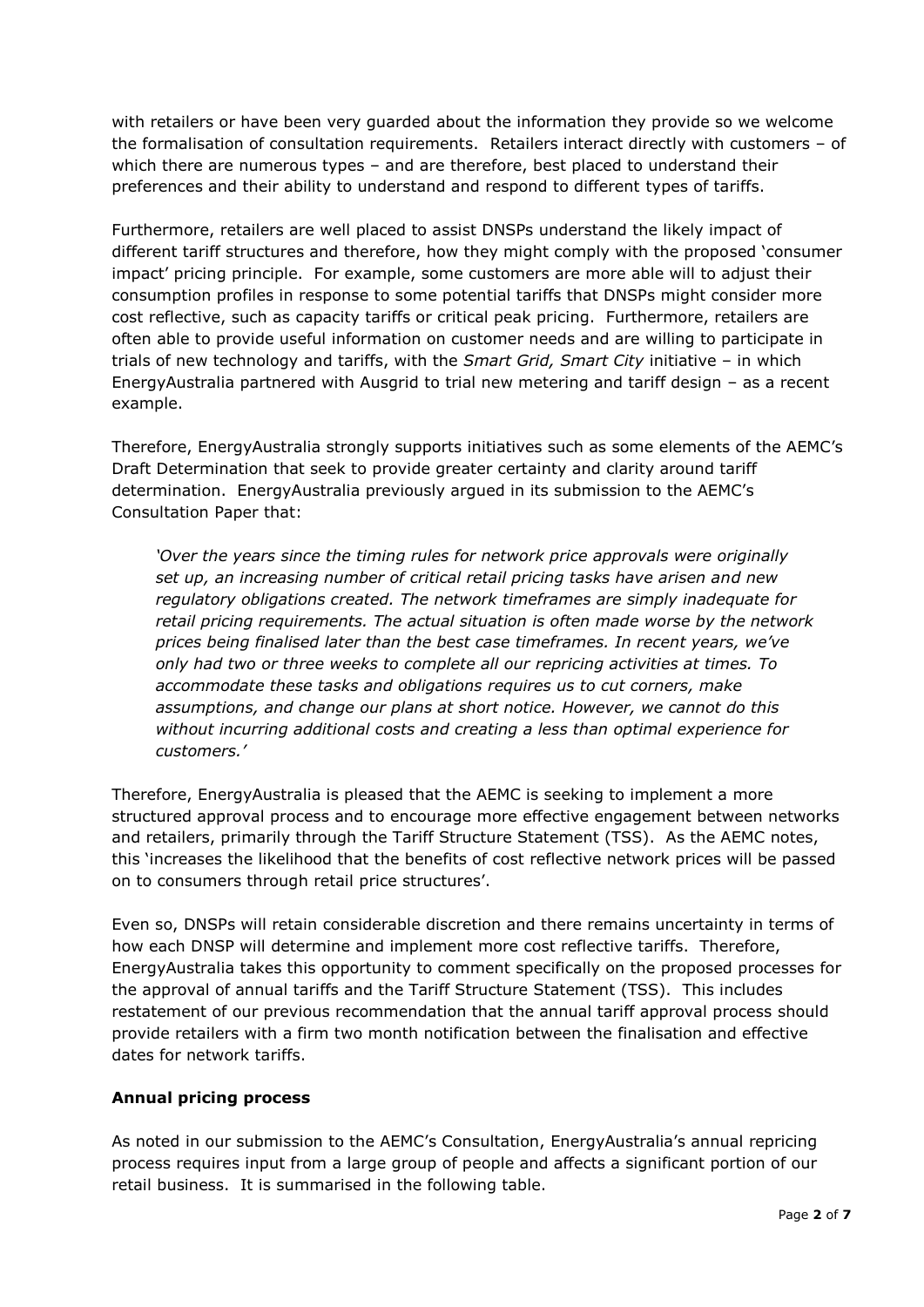|  |  | Table 1: Retail tariff setting & implementation tasks per phase |  |  |
|--|--|-----------------------------------------------------------------|--|--|
|  |  |                                                                 |  |  |

| <b>Phase</b>                                           | Retail tariff setting and implementation tasks                                                                                                                                                                                                                                                                                                                                                                                                                                                                   |  |  |  |  |  |
|--------------------------------------------------------|------------------------------------------------------------------------------------------------------------------------------------------------------------------------------------------------------------------------------------------------------------------------------------------------------------------------------------------------------------------------------------------------------------------------------------------------------------------------------------------------------------------|--|--|--|--|--|
| 1. Preparation                                         | Assess network tariffs - price levels, structure changes,<br>$\bullet$<br>rebalancing, new/obsolete tariffs<br>Competitor benchmarking and price positioning assessment<br>$\bullet$<br>Price modeling and analysis<br>$\bullet$<br>Pricing strategy creation<br>٠<br>Prepare indicative prices, revenue/margin estimates<br>٠                                                                                                                                                                                   |  |  |  |  |  |
| 2. Tariff setting                                      | Check final network tariff changes, update pricing models<br>٠<br>Set all regulated and market-based tariffs - considering tariff<br>$\bullet$<br>rebalancing and competitive position<br>Management & executive sign-off - MD approval for<br>$\circ$<br>market tariffs<br>Answer questions from IPART and re-do tariff setting if<br>$\circ$<br>required<br>Finalise IT specifications & test plans<br>$\bullet$<br>Put final network prices & miscellaneous service charges into<br>$\bullet$<br>IT templates |  |  |  |  |  |
| 3. Finalise regulated<br>tariffs (where<br>applicable) | Prepare price sheets for upload to government comparator<br>$\bullet$<br>websites<br>Prepare newspaper notices for regulated tariffs                                                                                                                                                                                                                                                                                                                                                                             |  |  |  |  |  |
| 4. Implementation                                      | Put final retail prices into IT templates<br>$\bullet$<br>IT update all prices, correct and deal with any issues<br>$\bullet$<br>Prepare mail merge and mail house processes where<br>$\bullet$<br>individual letters are required<br>Prepare analysis of customer price impacts for call centre<br>Create price fact sheets<br>٠<br>Update price lists & documentation on own website                                                                                                                           |  |  |  |  |  |

In the past, the short and unknown period between the approval of network tariffs and their implementation further added to costs, created additional risks for retailers that were reflected in retail prices and / or resulted in retail prices that reflected estimated rather than actual network costs. At the same time, it has reduced the ability of retailers to consider and adjust the effects of network tariff changes on different customer groups. There have been instances where our ability to provide clear pricing messages around the reason for a reprice and its impact have been reduced due to insufficient notification of final tariffs.

Some aspects of this process are avoided and their impact reduced under the proposed arrangements; the proposed arrangements seek to minimise substantial changes to existing structures or the introduction of unforeseen tariffs, for example. This will benefit our customers to some degree through reduced operating costs, more efficient allocation of risks and retail prices that are better able to reflect underlying network tariffs.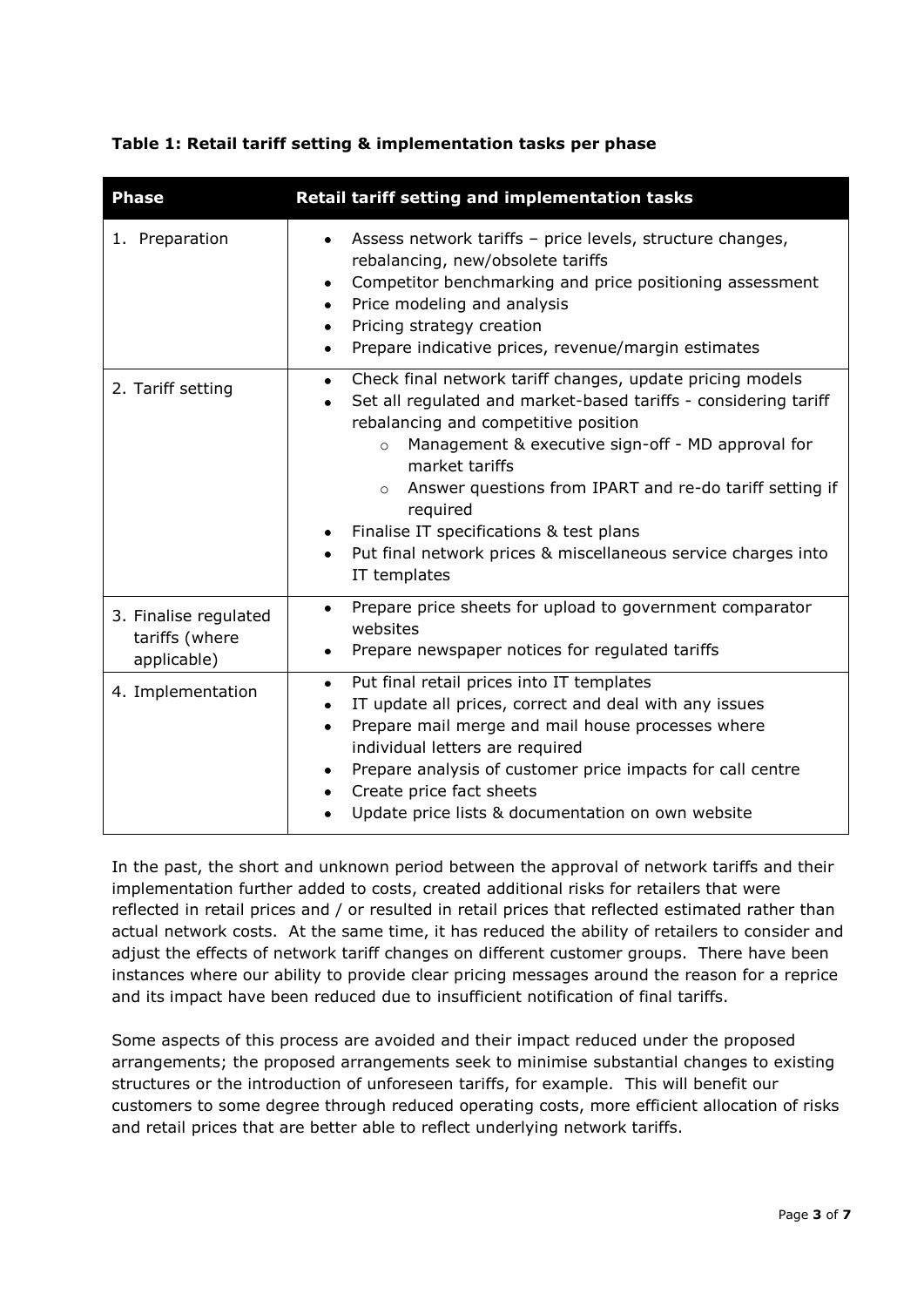Furthermore, some of the pressures to complete repricing activities within a retail price regulated context have been alleviated in the short term and will virtually be removed over the medium term through the positive initiatives of the majority of State Governments with respect to price deregulation.

EnergyAustralia recognises that the AEMC's proposal in relation to the annual approval process is an improvement on current arrangements. Similarly, EnergyAustralia welcomes the AEMC's recommendations regarding the TSS process and how it provides a basis for the AER to assess annual pricing proposals. However, EnergyAustralia previously recommended and continues to recommend a firm two month period between the finalisation and effective dates for network tariffs. This remains a more reasonable period of time than the proposed six weeks for EnergyAustralia to perform the full range of activities identified in the table above (including regulatory obligations), particularly as the number and complexity of network tariffs is likely to increase in the future.

More effective engagement between networks and retailers through the TSS process, combined with the AEMC's recommendation that the AER have specific regard to the indicative tariffs outlined in the TSS when assessing annual pricing proposals, are both positive developments. However, the prices in the TSS are necessarily indicative and reflect best available information and estimates at that time. Enhanced consultation at the commencement of a regulatory period is not an effective substitute for adequate notification of final tariffs in each year of the regulatory period.

The AER will effectively act as retailers' (and other stakeholders') proxy through this process, ensuring that DNSPs are setting tariffs in a manner consistent with the approved TSS. It is very important that the AER has regard to what was envisaged – and what resulted from effective engagement between DNSPs and retailers – in the approved TSS. Even so, the potential for approved tariffs to significantly differ from draft tariffs remains, hence our preference for a two month notification period.

In terms of the timeframes for approvals, we note the AEMC's recommendation for the AER to be granted 30 business days to consider and approve network tariffs, with no mechanism to 'stop the clock' in the event of delays. EnergyAustralia welcomes the introduction of a firm commitment and recommends that the approval period commence from the scheduled lodgment date, irrespective of whether a DNSP has lodged a draft proposal on time. Furthermore, the approved tariffs should be published or at least made available to retailers immediately after approval, rather than relying on DNSPs to publish tariffs within five days of approval.

We recognise there will be some interaction between DNSPs and the AER as part of the approval process as the AER will provide DNSPs with an opportunity to address deficiencies in proposed tariffs. Similarly, DNSPs will have scope to adjust prices throughout the regulatory period to recover allowable revenue, which may mean significant change if actual demand differs substantially from forecasts.

However, this interaction needs to be incorporated into the 30 business day timeframe; a longer timeframe or flexibility for either DNSPs or the AER to depart from a prescribed timeframe will contribute to costs and generate inefficiencies, as described above. It is inappropriate for retailers and their customers to bear additional risks and / or costs if DNSPs have not been able to meet the scheduled dates for lodgment. As noted in our submission to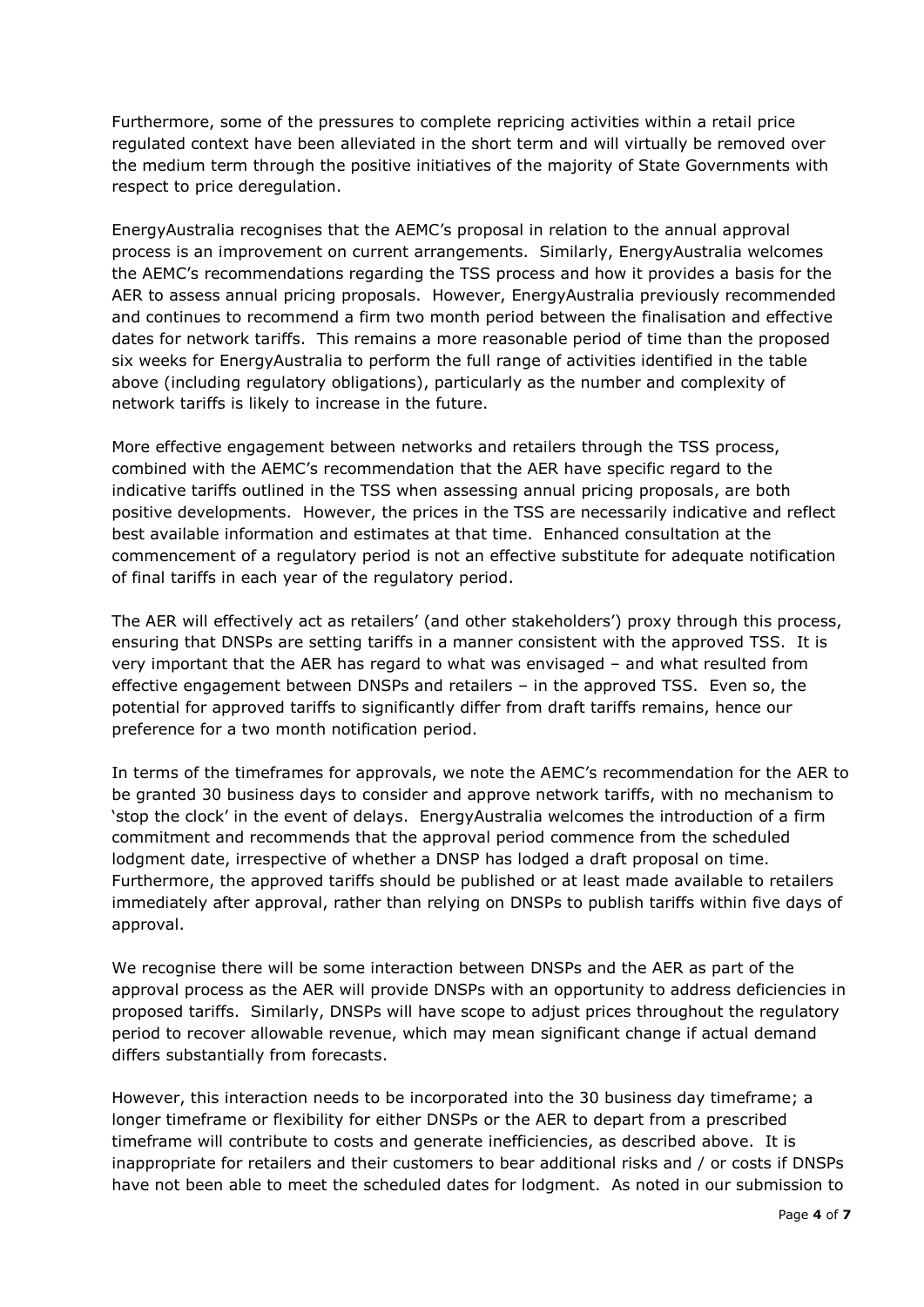the Consultation Paper, DNSPs will have a strong incentive to submit complete pricing proposals to the AER that are consistent with their approved TSS if they and the AER are subject to binding timeframes for approval. Similarly, the AER will be encouraged to appropriately prioritise and resource the assessment process.

Finally, the AEMC rightfully notes that there are many dependencies – such as jurisdictional determinations – within the distribution network pricing process that impact on the ability of DNSPs and the AER to publish final tariffs within an adequate timeframe. While the AEMC has taken positive steps to increase the time available to retailers to factor in approved tariffs, some of these factors fall outside the NER and cannot be directly addressed through this determination process. Therefore, we encourage the AEMC to consider how it might engage with jurisdictional governments and regulatory agencies to ensure their processes are consistent with and complementary to this Draft Determination.

## **Tariff Structure Statement**

The proposed rules provide DNSPs with considerable discretion when developing tariff structures and tariff levels. Therefore, EnergyAustralia welcomes the AEMC's proposal to require DNSPs to demonstrate how they have engaged with retailers to develop their TSS and that the AER will be obligated to have explicit regard to this issue in their assessment and approval. The TSS will assume great significance, particularly as the AEMC envisages that the annual approval process will be a more mechanical process with the AER effectively auditing the proposal against the approved TSS, the applicable control mechanism and side constraints.

The TSS should provide a mechanism for clarifying how DNSPs will structure their cost reflective tariffs and over what timeframe this might occur; this includes the introduction of new tariffs at any stage during the regulatory determination period. One objective of this process should be to allow sufficient time for retailers to consider what is being proposed, to engage with their various customer segments and to structure retail products accordingly. As mentioned, this is necessary to ensure customers understand the structure of and rationale for revised tariffs and can adjust their consumption behavior accordingly.

The Draft Determination enables each DNSP to interpret and calculate Long Run Marginal Cost (LRMC) and to then develop and assign tariffs that are best suited to their individual characteristics, in terms of level and location of demand across the network, age of infrastructure, expected demand growth and population density, for example. This is appropriate but will have important implications.

EnergyAustralia notes there has been considerable focus on what more 'cost reflective' tariffs might look like, including the various methodologies for calculating LRMC and the alternative mechanisms for the recovery of residual costs; this is reflected in analysis undertaken by the AEMC's consultants, NERA and the Brattle Group, for example.

Furthermore, DNSPs will differ in their respective interpretations of the AEMC's proposed 'consumer impact' pricing principle. Despite the AEMC's guidance, each DNSP will presumably be able to make its own judgment about matters such as the appropriate trade-off between cost reflectivity and minimisation of consumer impact, an appropriate pace of transition, and the various customer segments' ability to understand how and why network tariffs have and will change.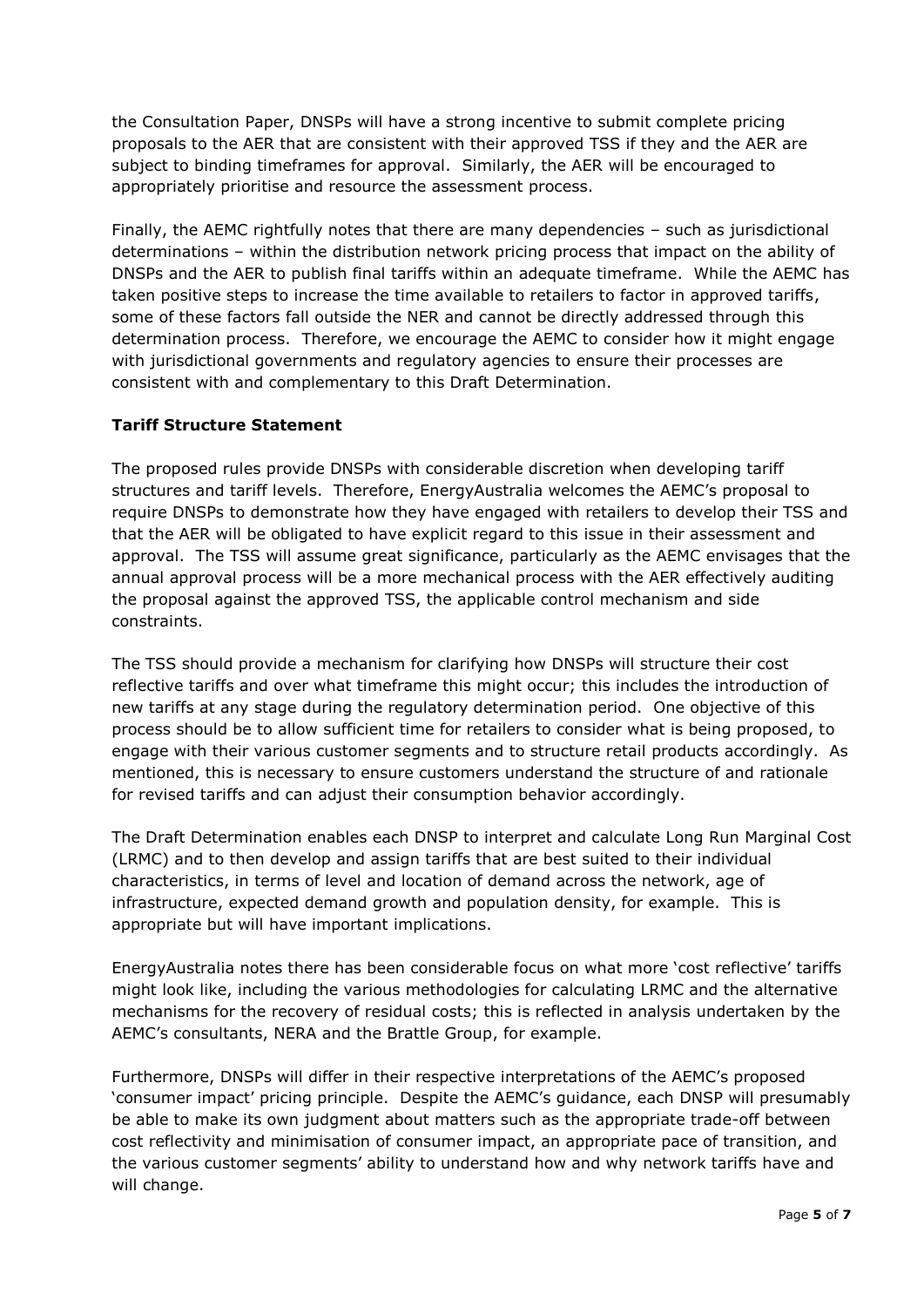As the AEMC notes, some networks may choose to introduce cost reflective tariffs very gradually, over more than one regulatory period, for example. EnergyAustralia is aware that some DNSPs are planning to recover a greater proportion of costs through the fixed component of network tariffs while others are considering more complex tariff structures.

As a result, it is highly likely that tariffs will differ substantially across networks in terms of locational granularity, peak pricing and definition of peak or the speed with which they move towards more 'cost reflective' pricing. The potential increase in the number and diversity of tariffs also has operational considerations for retailers, which further reinforces the need for adequate notification of annual tariffs.

Consultation with retailers in the early stage will ensure DNSPs appreciate the impact on retailers and their customers of different tariff strategies – including their complexity and volume – and transitional arrangements. This includes operational considerations, such as the time required and the processes (including system changes) that retailers must perform in order to pass through network tariffs in retail products and in a form that is comprehensible to all customer segments.

In terms of consultation processes, EnergyAustralia agrees that it should not be prescribed. Rather, AER should consider outcomes in terms of how DNSPs have sought retailer contributions on tariff options and how they have subsequently taken stakeholder consultation into account as they have prepared their TSS. We agree with the AEMC that the consultation process should not operate as an 'educational exercise' but rather, that it should provide retailers with a real opportunity to provide meaningful input into the development of network tariffs.

There are numerous issues and factors on which retailers would seek direction or clarification and we would expect the AER to consider how DNSPs have addressed them through the TSS consultation process. These include:

- long-term tariffs strategies;
- where input costs are going and if the DNSP expects prices to be set at the price path level or if, not approximately how much higher or lower do they expect the price change to be;
- immediate price-setting approaches and rebalancing for example:
	- $\circ$  does the DNSP have a focus on increasing fixed costs or are these already relatively cost-reflective,
	- $\circ$  do they expect higher or lower than average price increases for any particular tariffs,
	- $\circ$  will they be reducing and or adding blocks and, if so, what thresholds will be used,
	- $\circ$  will they be applying any constraints or widening the gap between peak and off peak price levels,
	- o will any tariffs be priced preferentially to others, etc.
- tariff plans for new or closed tariffs particularly:
	- $\circ$  what the structure of new tariffs look like and will this include any new elements such as time-of-use, seasonal, critical peak pricing, or capacity charges,
	- o how any new tariffs were derived, and